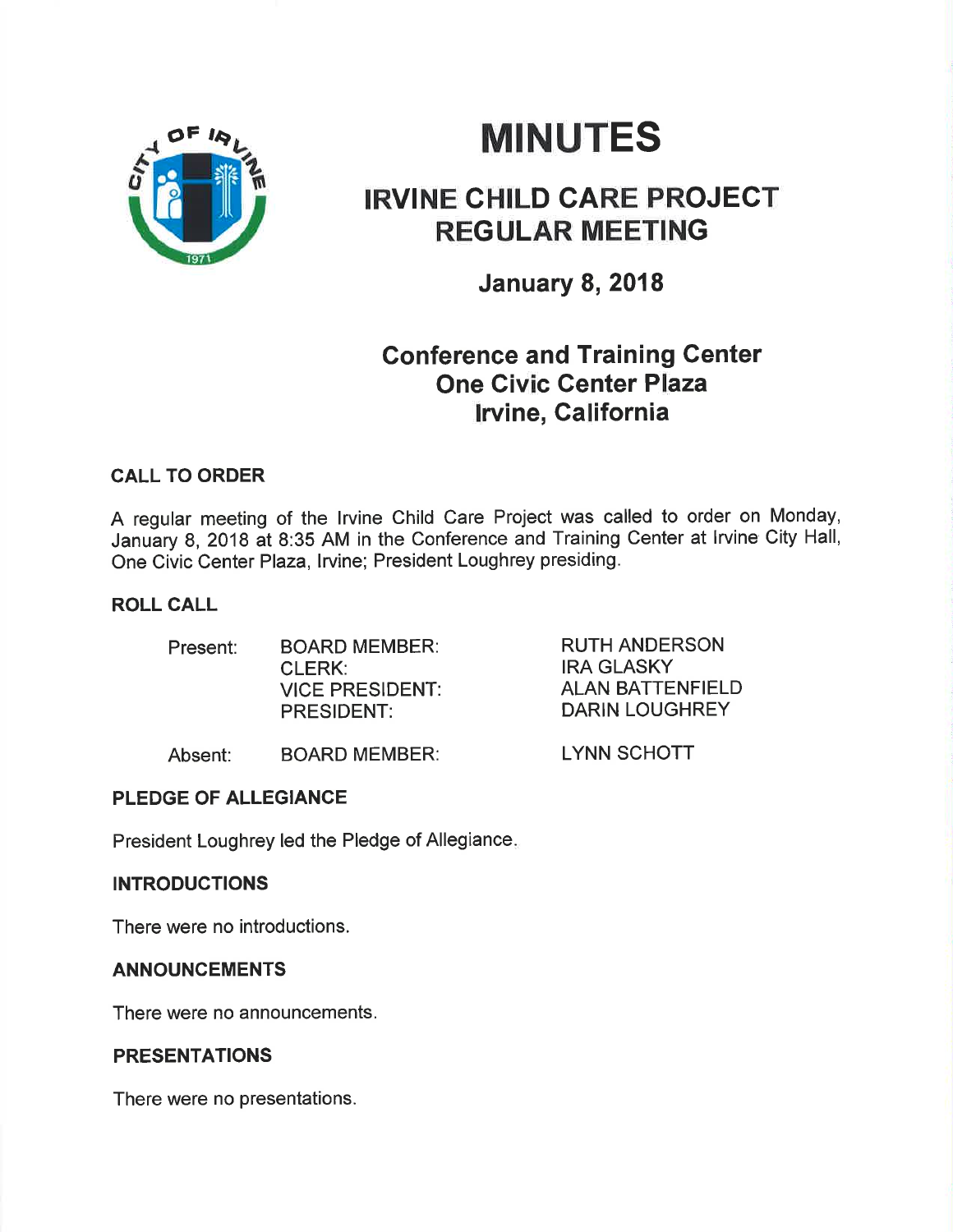### ADDITIONS AND DELETIONS TO THE AGENDA

There were no additions or deletions to the agenda.

#### PUBLIC COMMENTS

There were no Public Comments.

#### CONSENT CALENDAR

Moved by Glerk Glasky, seconded by Board Member Anderson, and carried unanimously by members present to approve Consent Calendar items 1 through 11.

Ayes: Noes: Absent: Anderson, Battenfield, Glasky, Loughrey 4 0 <sup>1</sup> Schott

#### 1. APPROVAL OF IRVINE CHILD CARE PROJECT (ICCP) MINUTES

ACTION: Approved minutes of the lrvine Child Care Project regular meeting of November 13,2017.

#### WARRANT REQUEST - CHILD DEVELOPMENT CENTERS, INC.  $2.$

ACTION: Approved payment of \$37,933.13 to Child Development Centers, lnc. for child care development services for November 1-30, 2017.

#### WARRANT REQUESTS - IRVINE CHILDREN'S FUND (ICF) SCHOLARSHIPS  $3<sub>z</sub>$

AGTION: Approved payments for warrants totaling the amount of \$8,638.10 for ICF Scholarships during the month of November 2017.

- . \$7,108.75 to Rainbow Rising
- o \$ 555.00 to Kids Stuff
- \$ 974.35 to Child Development Centers, Inc.<br>● \$ 0.00 to Creekers Club
- 
- **S** 0.00 to Creekers Club<br>**S** 0.00 to Dolphin Club 0.00 to Dolphin Club

#### WARRANT REQUEST - ICCP SCHOLARSHIPS 4.

AGTION: Approved payments for warrants totaling the amount of \$475.00 for ICCP Scholarships during the month of November 2017.

- \$ 475.00 to Rainbow Rising
- 0.00 to Child Development Centers, lnc.  $\bullet$  S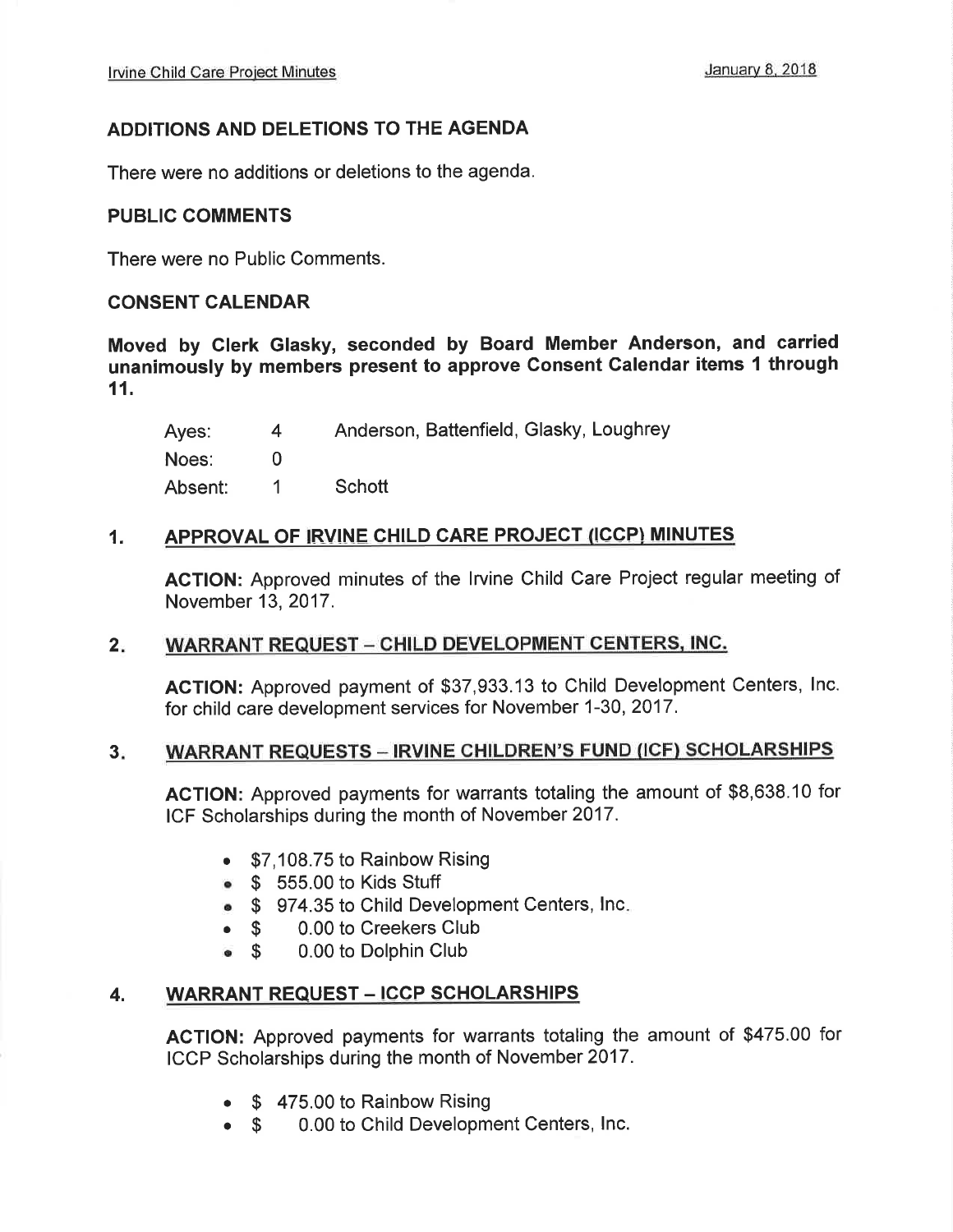- 0.00 to Dolphin Club  $\bullet$   $\bullet$
- 0.00 to Creekers Club  $\bullet$  \$
- 0.00 to Koala Klub  $\bullet$  \$
- 0.00 to Kids Stuff  $\bullet$  \$

### 5. WARRANT REQUEST - CITY OF IRVINE.

ACTION: Approved payment of \$25,395.77 to the City of lrvine for Program Administration, Grant Administration, and Supplies for the month of November 2017.

- \$24,481.77 for Program Administration<br>• \$ 914.00 for Grant Administration
- \$ 914.00 for Grant Administration<br>• \$ 0.00 for Supplies
- 0.00 for Supplies

### 6. WARRANT REQUEST - IRVINE UNIFIED SCHOOL DISTRICT (IUSD)

ACTION: Approved payment of \$60,600.71 for Facilities and Financial Support Services, Utilities, Custodial Services, Custodial Equipment Amortization and payment for sale of IUSD-owned portables to ICCP for the month of November 2017.

- \$35,823.50 for Custodial Services
- \$ 675.00 for Custodial Equip Amortization
- . \$10,589.42 for Payment of Portable Purchase
- $\bullet$  \$ 7,262.79 for Utilities
- . \$ 6,250.00 for Facilities & Financial Support

#### **ICCP PAYMENTS FOR DECEMBER 2017** 7

AGTION: Approved December 2017 payments attached.

#### ICCP EXPENSES PAID BY IUSD 8.

ACTION: Accepted invoices in the total amount of \$10,480.00 paid by IUSD on behalf of ICCP.

#### 9. DEPOSIT OF STATE GRANT APPORTIONMENT

ACTION: Authorized the deposit of grant funds from the State Department of Education into the appropriate account as follows:

| $\bullet$ \$23,051.00 | 01-005-50100-8290 |
|-----------------------|-------------------|
| $\bullet$ \$10,596.00 | 01-005-50100-8290 |
| $\bullet$ \$80,649.00 | 01-005-50100-8590 |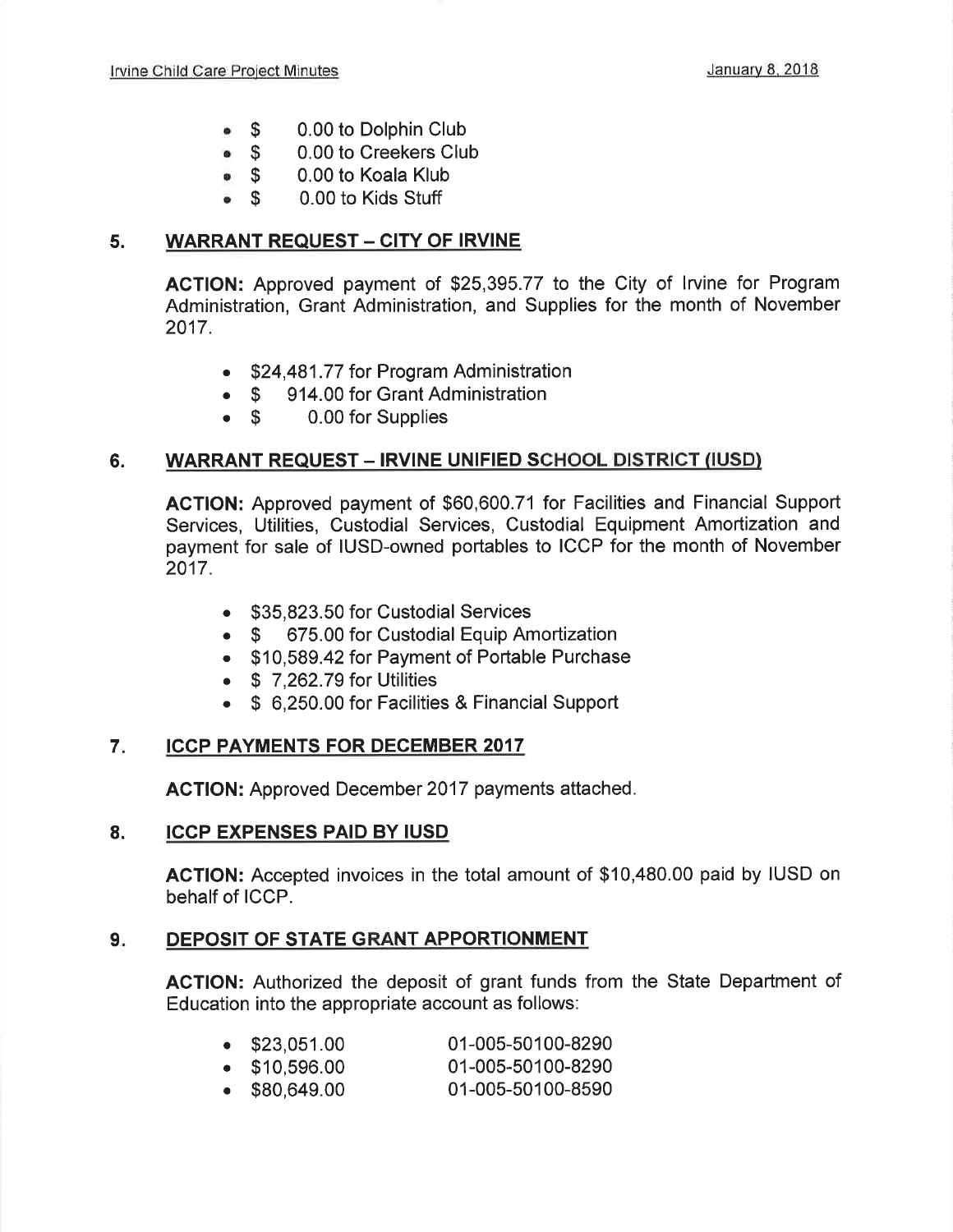#### 10. PROGRAM ASSESSMENT REVIEW COMMITTEE (PARC) VISITS

AGTION: Board approved PARC recommendations to renew leases for: Canyon View Child Development Center; Culverdale Rainbow Rising; and Santiago Hills Kids Stuff.

### 11. CALIFORNIA DEPARTMENT OF EDUCATION GENERAL CHILD CARE AND DEVELOPMENT PROGRAM GRANT FUNDING FY 2017-18, AMENDMENT 01

AGTION: Received

#### BOARD BUSINESS

#### 1. FISCAL YEAR 2016.17 FINANCIAL YEAR.END AUDIT

John Fogarty, IUSD Assistant Superintendent/Chief Financial Officer, presented the item and thanked IUSD statf Becky Myers and City staff Barbara Belfield for their contributions to a successful audit.

Discussion included: no findings in the audit.

ACTION: Moved by Board Member Anderson, seconded by Vice President Battenfield and carried unanimously by members present to receive and file the FY 2016-17 Year-end Financial Audit.

Ayes: 4 Anderson, Battenfield, Glasky, Loughrey

Noes: 0

Absent: <sup>1</sup> Schott

#### 2. ICCP FY 2017-18 REVISED FACILITY REHABILITATION AND REPAIR PLAN

Chief Financial Officer Fogarty presented item.

Discussion included: replacement of fire alarm system at 2 sites

**ACTION:** Moved by President Loughrey, seconded by Board Member Anderson and carried unanimously by members present to approve the FY 2017-18 Revised ICCP Facility Rehabilitation and Repair Plan to spend up to \$129,500.

| Ayes: |  |  | Anderson, Battenfield, Glasky, Loughrey |  |  |
|-------|--|--|-----------------------------------------|--|--|
|-------|--|--|-----------------------------------------|--|--|

Noes: 0

Absent: <sup>1</sup> Schott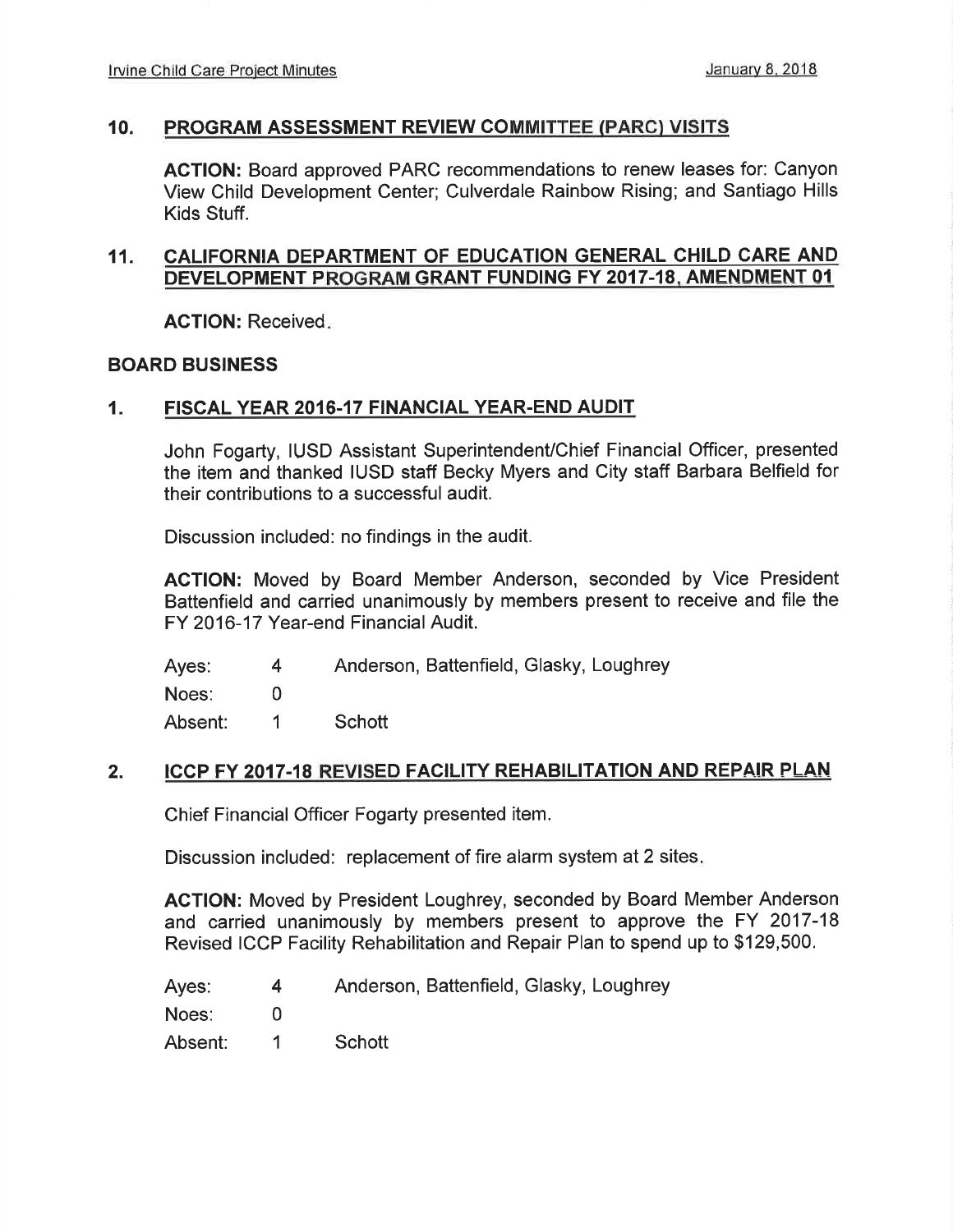#### 3. WARRANT REQUEST - CHILD DEVELOPMENT CENTERS, INC.

Supervisor/ICCP Administrator Stubbler presented item.

Discussion included: correlation of increase in maximum reimbursement rate per child to increase in California Department of Education General Child Care and Development Program Grant Funding FY 2017-18.

AGTION: Moved by Clerk Glasky, seconded by Board Member Anderson and carried unanimously by members present to approve payment of \$23,820.72 to Child Development Centers, Inc. for child care development services for the months of July through October 2017.

Ayes: Noes: Absent 4 0 1 Anderson, Battenfield, Glasky, Loughrey **Schott** 

#### 4. APPOINTMENT PROCEDURE FOR PROVIDER SELECTION AT CADENCE PARK

Supervisor/ICCP Administrator Stubbler presented item.

Discussion included: composition of selection panel; possible licensed capacity; construction schedule.

AGTION: Submitted for the Board's information.

#### ICCP TECHNOLOGY UPDATE 5.

Supervisor/ICCP Administrator Stubbler presented item.

Discussion included: installation on schedule.

ACTION: Submitted for the Board's information.

#### REPORTS

#### 1 FACILITIES AND BUDGET REPORT - JOHN FOGARTY

Report included in packet was reviewed and indicates budget on track.

#### $2.$ **ICCP ADMINISTRATOR'S REPORT - TRACI STUBBLER**

Report included in the packet was reviewed. ltems of note:

- IUSD will include child care providers in campus-based emergency training.
- . Capacity at Cypress Village was increased by 25 slots.